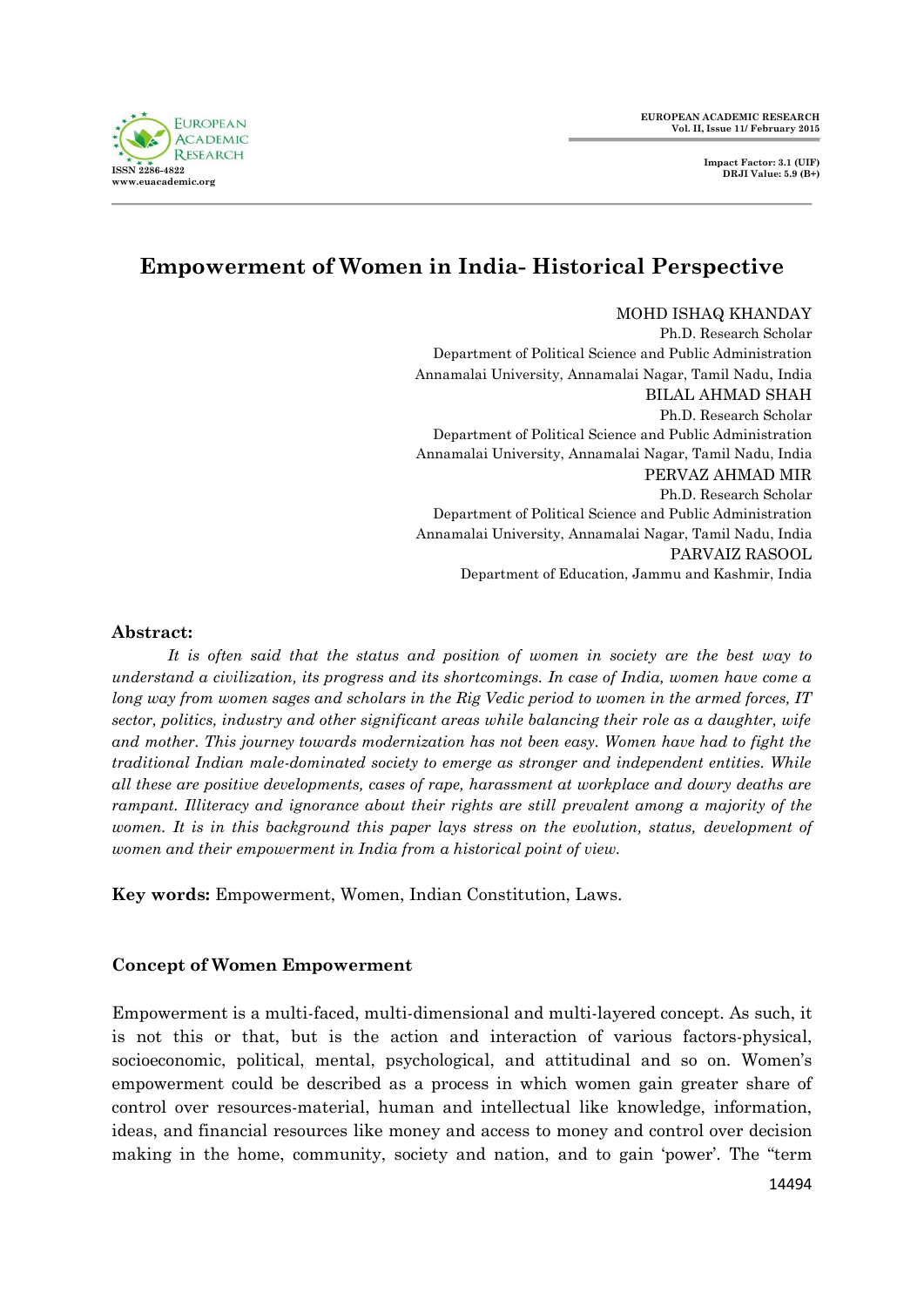‗women's empowerment' has come to be associated with women's struggle for social justice and equality".  $1$ 

Sharma points out that "The term empowerment refers to a range of activities" from individual self-assertion to collective resistance, protest and mobilization that challenge basic power relations".<sup>2</sup> In order to understand what is 'power' one has to understand its partner ‗Ideology'. As Nath and Chatterjee stated that for true ‗empowerment', what is most significant is the control of ideology, i.e., control over thoughts and perceptions that shapes individual beliefs, values and attitudes-ways of perceiving, thinking, feeling and analysing. This control in turn confers decision making power which increases access to and control over resources.<sup>3</sup>

According to the country report of the government of India "empowerment means" moving from a position of enforced powerlessness to one of power. It would promote women's inherent strength and positive self-image". 4

To empower women does not mean to give them power to dominate others or to use power to establish their superiority over others, as it may be commonly understood. Akthar has rightly observed, "We would not like women's empowerment to result in women's taking over men's power within the same exploitative and corrupt society."<sup>5</sup>Women's moving to a position of power does not mean that she is going to abuse power to ill – treat and exploit men. Women's empowerment in reality is to empower herself, and not to overpower men.

Speaking at a workshop, Griffen spoke about what empowerment meant to her. She said that to her the word simply meant adding to women's power, and power to her meant having control, being listened to, being recognized and respected as equal citizens and human beings with a contribution to make. Power for her meant, "Being able to make contribution at all levels of society and not just in the home. Power also means having women's contribution recognized and valued."<sup>6</sup>

To be empowered is to become aware of the magnificent potential that lies in each one of us but scarcely known to us. In the words of Swami Rama as quoted by Nuernberger, "by being aware of one's own potential and abilities, one can become a perfect citizen, help the nation and serve humanity."

The empowerment of the woman begins when she becomes aware of the sociopsycho-cultural injustice that is being done to her and also how gender inequality and inequity and gender and social-cultural, economic and political forces are affecting her adversely in every sphere of her life. It starts when she becomes fully aware of her positive self –image, self –esteem, positive rights and duties, of her capabilities and potentialities.<sup>8</sup>

Thus to empower women in the real sense is to enable them to flower their talents, facilities, abilities and capacities, and to realise their full potentialities, and real identity as also freedom of thought, expression and action, and strength to handle every sphere of their lives. It is not only to make them aware of their capacities, but also to provide them with the opportunities, facilities, and external and internal environment to utilize their inherent qualities and to develop in them self-confidence, self-esteem and social-psycho-economic self-reliance and self –dignity and the ability to raise a voice and fight against injustice, exploitation and violence done to her.<sup>9</sup>

**EUROPEAN ACADEMIC RESEARCH- Vol. II, Issue 11/ February 2015** 14495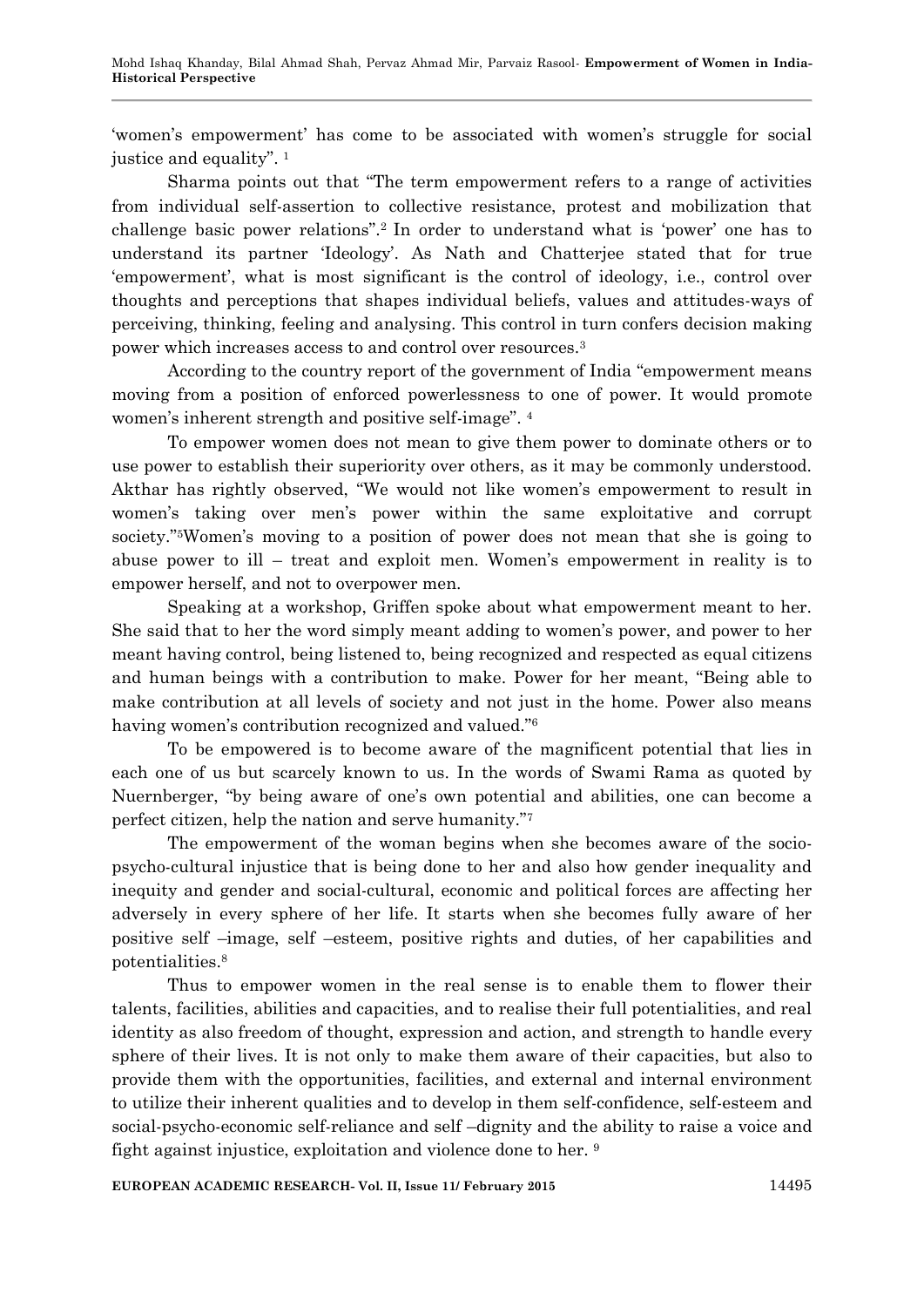Thus we find that the issues of Gender Justice, Gender Equality, Women's Rights and Women's Empowerment are very closely interrelated, and act and interact on one another. Women are liable to achieve empowerment when there is gender justice and equality and women's rights are recognised as human rights and these are not violated. On the other hand, gender equality and justice can be achieved in reality and in day to day life only when women are really empowered.

Empowerment of women would mean equipping women to be economically independent, self-reliant, have a positive self-esteem to enable them to face any difficult situation and they should be able to participate in developmental activities. The empowered women should be able to participate in the process of decision making. Education will be the only factor which would play the most crucial role in empowering women.

The CSWI Report in 1974 had warned us about the declining sex-ratio. The 1991 Census had done the same. When we talk about the position /status of the Girl Child and the empowerment of women in 2001 we get shocked because the decline in sex-ratio is alarming for girls and women. The provisional figures based on the decennial census for 2001 report the decline in the sex-ratio among children in 'Zero to six' age group. It is an unfortunate coincidence that this is being reported in 2001 which is also the year of Women's Empowerment. If the nation does not wake up now then where will we find women whose empowerment we have talking about for more than two decades?

In the ancient period of Indian History, birth of a daughter was not unwelcome. Gradually preference for a male child led to the unwelcoming of a girl-child, it brought sorrow to the family. On the contrary, birth of a son was always desire, looked forward to and celebrated. Marked preference for sons led to the neglect of female children. Marriage is an important institution, in India, and a woman's child bearing potential is valuable, but she is more respected if she bears a son. So in the Medieval and Modern periods, a general societal prejudice was prevalent against women and that is why coming into the world of a female infant meant disappointment to the parents/family.

The girls are also facing severe discrimination in nutrition, health care and education. Girls are gradually becoming wage earners. Parents have more control over the income of the daughters than that of the sons.

The rural girl child is disadvantaged because she is deprived of all the advantages of the urban girl child. The most important factor is the inadequate exposure of her parents/family to modern amenities and facilities: transportation, electricity, media, hygiene, health care and access to education. The number of girls in rural India is much more than those in urban areas and hence the need to improve their status.

Status of girl child is related to her mother's status which has been low in rural India. The birth of a daughter is unwelcome. Marked preference for sons has led to the neglect of the girl child. Nonetheless, a woman's child bearing potential is valuable. The only time when a woman received respect and care from her family is when she becomes the mother of a son (Devendra: 1993).

There are many socio-religions –economic reasons for the biased attitude of family/society with regard to the birth of a daughter. Socially, parents of a daughter feel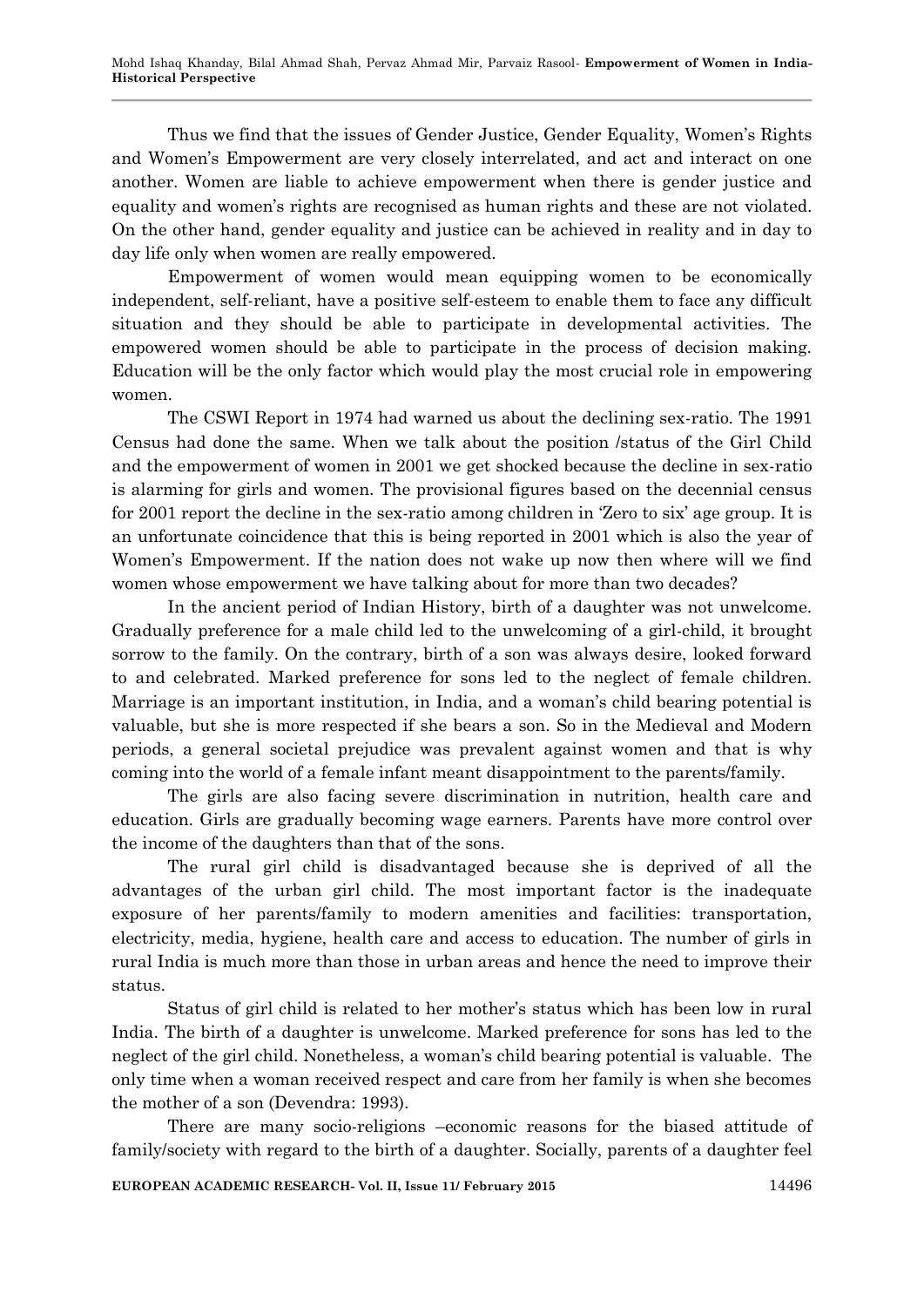humiliated when her marriage is to be settled. The reasons for this could be hyper gamy. In case of arranged marriage, which is still the socially accepted type of marriage, parents wish to marry their daughter into a family which has higher socio-economic status. This must have been giving them a sense of satisfaction and security. This cannot hold true anymore because of the rising dowry demands which have acquired a sense of competition. Socially, sons are preferred for continuation of family's line, for looking after parents in their old age, for performing their last rites. Economically, sons are an asset as they look after the land; help in farming and in settling the local disputes. Daughters are an economic liability-bringing them up, spending a little money on their education and a lot of it on their marriage and husband's family even after the marriage ceremonies are over.

## **Evolution of Women Empowerment in India**

From the eighteenth century onwards, we have, besides Indian sources, western evidence on the condition of women. This century, in political terms, was a major break from the past with the decline of the Mughal Empire after the death of Aurangzeb in AD 1707. Powerful political forces were released with the emergence of the Sikhs in Punjab, strong Rajput states in Rajasthan, Muslim independent states in Oudh and in Bengal, but most importantly with the rise of the Marathas. The Marathas were to become the flavour of the eighteenth century until they were overshadowed by East India Company in the late eighteenth and early nineteenth century. In the nineteenth century the position of women suffered in a big way with the share of education declining to almost nothing. The existence of widespread network of elementary schools and higher educational institutions is commented upon the foreign observers but girls' attendance in them is not mentioned. It is possible that due to constant internecine warfare, it was not safe to send girls to schools. Contemporary European writers have commented upon the piety, chastity and modesty of Indian women and also mentioned the absence of insecurity in their movement. Purdah was observed in the north, very widely among Hindus and Muslim of the higher classes, though it was not prevalent among the poor. Maratha women moved freely and so did women in south except for the landed classes in Andhra Pradesh and Moplah women in Malabar.10 Marriage for women were almost universal. Polygamy was confined to princes and men of high rank and among Kulin Brahmans in Bengal. Remarriage of widows was not common among the higher classes. Non-Brahman women in Maharastra could remarry.<sup>11</sup> sati and selling into slavery of girl children and young women in times of distress was prevalent though they were, in general, treated kindly. Exceptional women, both among the Hindu and the Muslims, asserted themselves politically. AhalyaBai of Indore was an exemplary ruler. The wife of Mushed Quli Khan, Dardanah Begum, urged him to fight against Ali Verdi Khan when he invaded Orissa. Zebunissa Begum, wife of NawabShaja-ud-din, assisted her husband in administration.<sup>12</sup> significant reform movements for improving the status of women were not there except for the Sikhs who's Gurus insisted that women should occupy apposition of honour.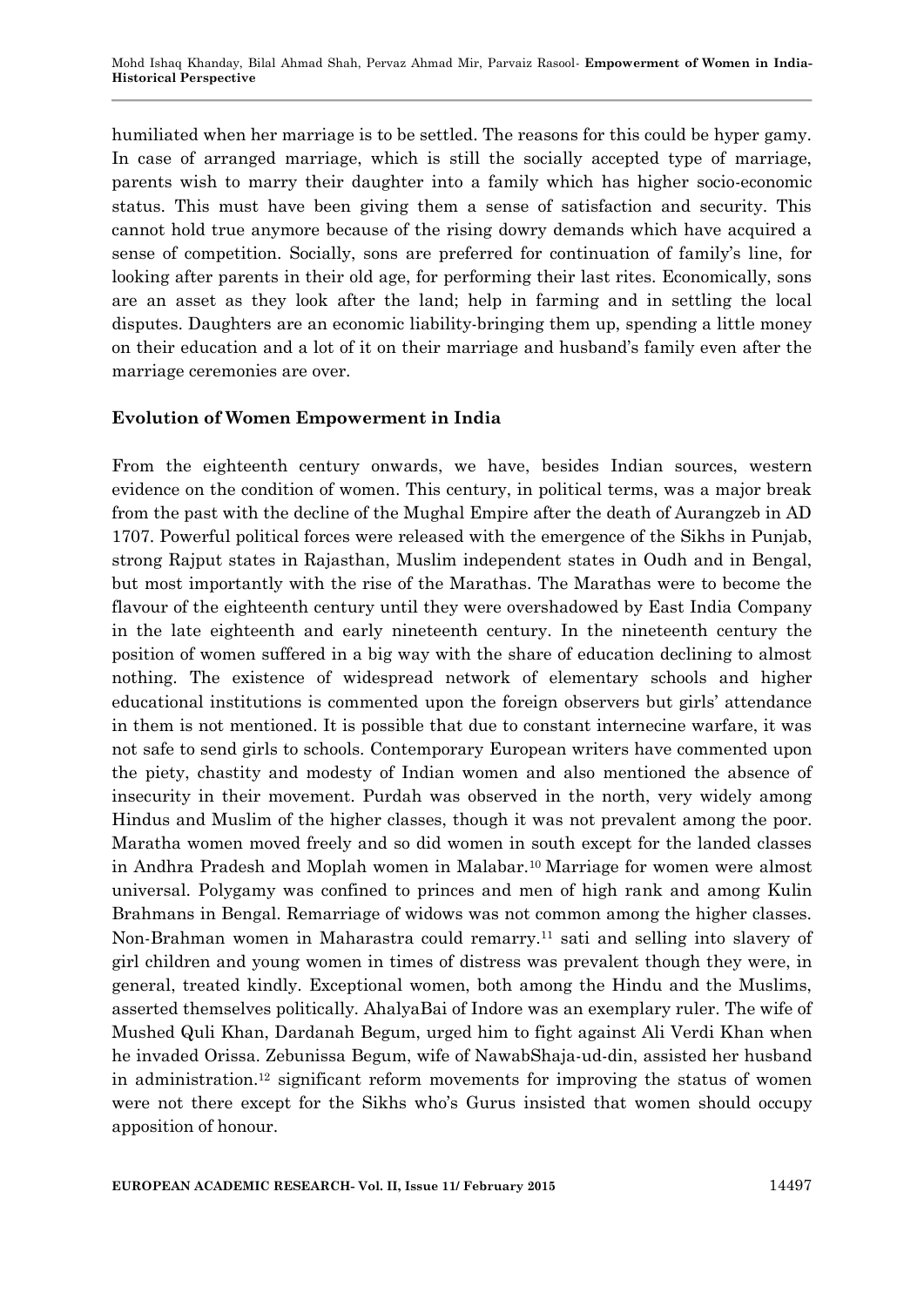The nineteenth century was to be a watershed for women's history. There were both political and social movements which impacted on their situation. The change in the country's polity brought India inevitably closer to the western world particularly to Great Britain in many ways. Although social contact with the British was limited to the highest class of Rajas, Maharajas and *Zamindars* at one end and to the local cooks, bearers, gardeners, tailors and ayahs at the other end, a better view of gender equality was there for all to see. Similarly, western education was limited to a few in India and of those few an infinitesimally small number who went for education to England were exposed to nineteenth century liberal thought. Colonial historians would have us believe that everything good come to us through becoming a part of the British Empire. The perspective of hindsight is even now not available to fully assess the imperial factor but some influences are definitely visible.

Officials of East India Company, though in general few of them were well educated, most had a natural curiosity about a culture so different from their own. Their attention went naturally to some horrific social practices relating to women with which they were not acquainted. The practice most commonly remarked upon was infanticide and *sati*. Both customs shocking by them, were by no means universally practised. The first was limited to being occasionally practised in some communities in the north and the second was also more pronounced in the north than in the south, and was practised by highest castes, both the practices were exceptions rather than the rule. It is to be credit of the British administration that *sati* was banned by Sir William Bentinck, the Governor General of India in 1936, and infanticide in 1870. The officials also took interest in education by introducing, during Lord Dalhousie's Governor General ship (1848-1856), a system of grants to public school which also helped women's education as most institutions run by private hands could apply for grants. The Indian Panel Code, promulgated in 1861 also took a systematic view of Indian women's situation. The Government did not have any social policy or policy framework for improving women's situation. Their responses were, on the whole. They did not touch any issues concerning Muslim women and in the case of Hindu women they did not want to upset conservative leaders.

The main social reform movements benefiting Indians were initiated by Indian men, followed closely by their women and liberal English women. Raja Ram Mohan Roy of Bengal stands first in the roll of honour. He founded the Brahmo Samaj in 1825 to reform Hindu society. He spoke against early marriage of girls and *sati* and spoke in favour of monogamy and widow remarriage. Keshab Chandra Sen, also of Brahmo Samaj, carried this cause further and spearheaded a movement in Bengal against child marriage, stating that girls should not be married before fourteen and boys before eighteen years of age. He also promoted simple marriage; spoke against heavy marriage expanses and polygamy. He promoted widow remarriage and it was largely due to his initiative that the Widow Remarriage Act of 1856 was passed. He wanted women to participate in the prayer meetings of the Brahmo Samaj and allowed them to perform divine services.

Ishwar Chandra Vidyasagaar, another great son of Bengal, was a champion of women. He was a great supporter of widow remarriage and female education and a critic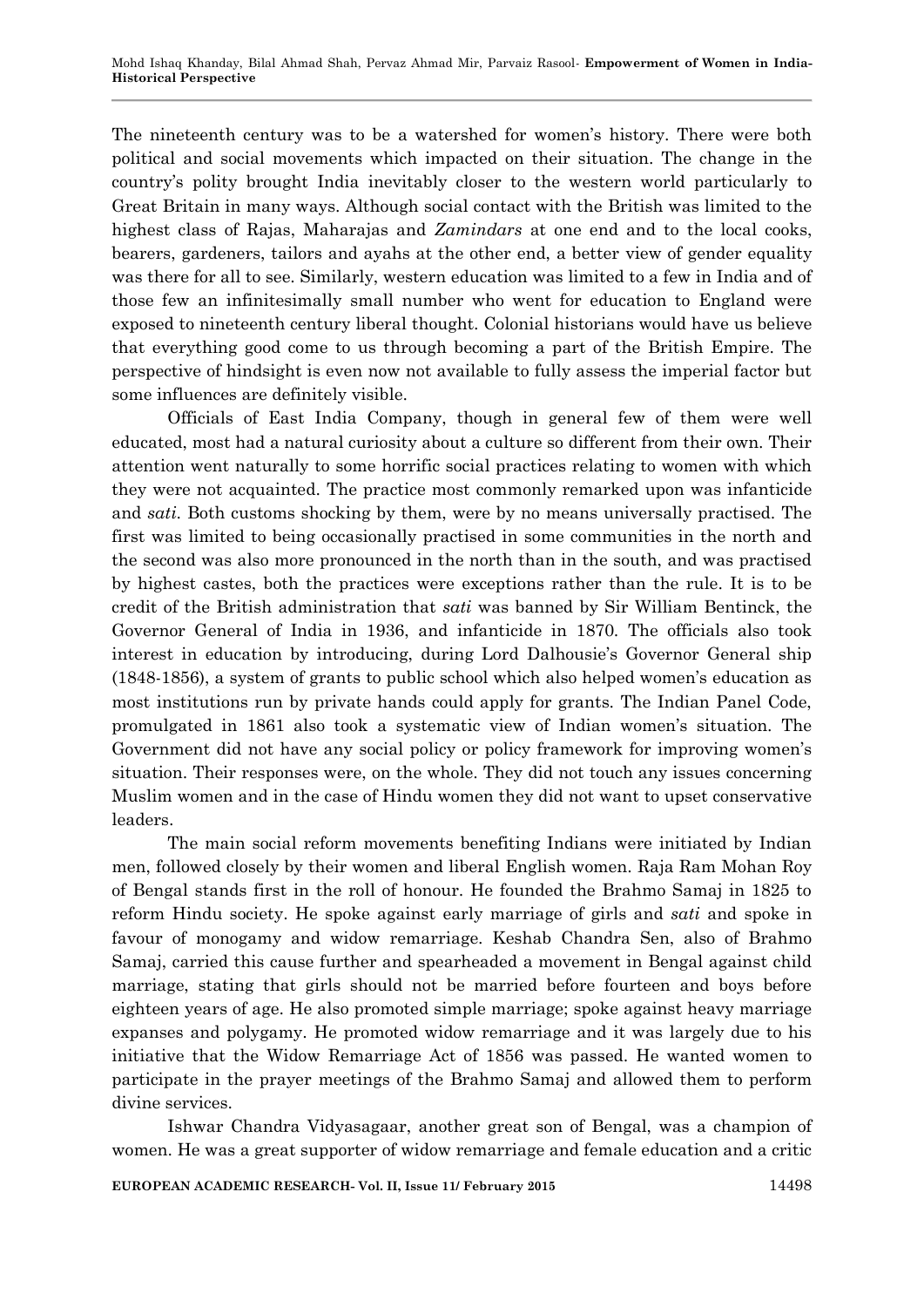of polygamy. He was a forceful supporter of the widow Remarriage Act along with the Brahmo leaders. He was also a great supporter for a system of mass education, both for boys and girls, and succeeded in establishing forty vernacular schools of girls alone.

A powerful movement for purifying Hinduism and removing its evils was started by Arya Samaj, founded by Swami Dayanand in Bombay in 1875. It soon spread throughout Maharastra, Gujarat, Utter Pradesh and Punjab with its cry of 'back to the Vedas'. The movement forcefully propagated better status for women and wanted to restore to them their status during the Vedic age by preaching against child marriage and polygamy and spreading female education by opening schools for girls.

The main thrust of social reform was higher caste women's subjection to a ban on widow remarriage and polygamy and child marriage which was affecting all classes and castes. It was the effort of giving education to women which spread to all religions, classes and castes among the Hindus, which was to have the most empowering effect in the next century. The Indian social reformers in the first half of nineteenth century had succeeded in opening a few schools for girls but the major impetus came from Christian women missionaries. Many of them started arriving in India from the 1840s. They joined as teachers in *zananas*, in an effort to convert women of well-to-do households into Christians.<sup>13</sup>

As for as the movement of political rights is concerned, it came from aristocratic women. At first women of this class gave stirring leadership to the first independence struggle against British rule which came to be known as the Indian unity mutiny of 1857- 58. The name of Rani Lakshmibai of Jhansi got immortalised for her valiant resistance to British force in defence of her son's kingdom of Jhansi. Begum HazratMahal of Lucknow, when her husband went to Calcutta after his deposition from oudh, stayed back in Lucknow and inspired and encouraged the mutineers with men, money and materials. The Ranis of Rangarh of Jalaun and Jeytpore in Madhya Pardesh and Rani Jindan of the Sikhs also did their bit for the mutiny. Innumerable women dressed as *sowars* or ordinary soldiers also fought along with men.

The movement for changing women's status was to accelerate in the twentieth century on every front. During British rule, this was due to the efforts of the women themselves to organise themselves for improvement, as well as to participate in the national struggle for freedom from colonial rule. This was aided by the able support extended to them by Indian men in positions of leadership, both has reformers and political leaders. The British administration itself was not unsympathetic. The extraordinary leadership of Mahatma Gandhi was to unite thousands of women in the National Movement. Women started to organize themselves in groups.

The Stri Bharat Mahamandal was set up in 1901 by Sarla Devi Chowdharani. MahillaSamajas were set up in Ahmedabad in 1908 and in Mysore in 1913.The women's Indian association was founded in 1917; the National Council for women in 1925 and the All India Women's Conference was founded in 1927. All the All India Associations had branches in most of the states. Their leadership came mostly from the rich, upper or middle classes. Their first endeavour was to work for female education. They also considered it necessary to fight against child marriage,*purdah*, polygamy and women's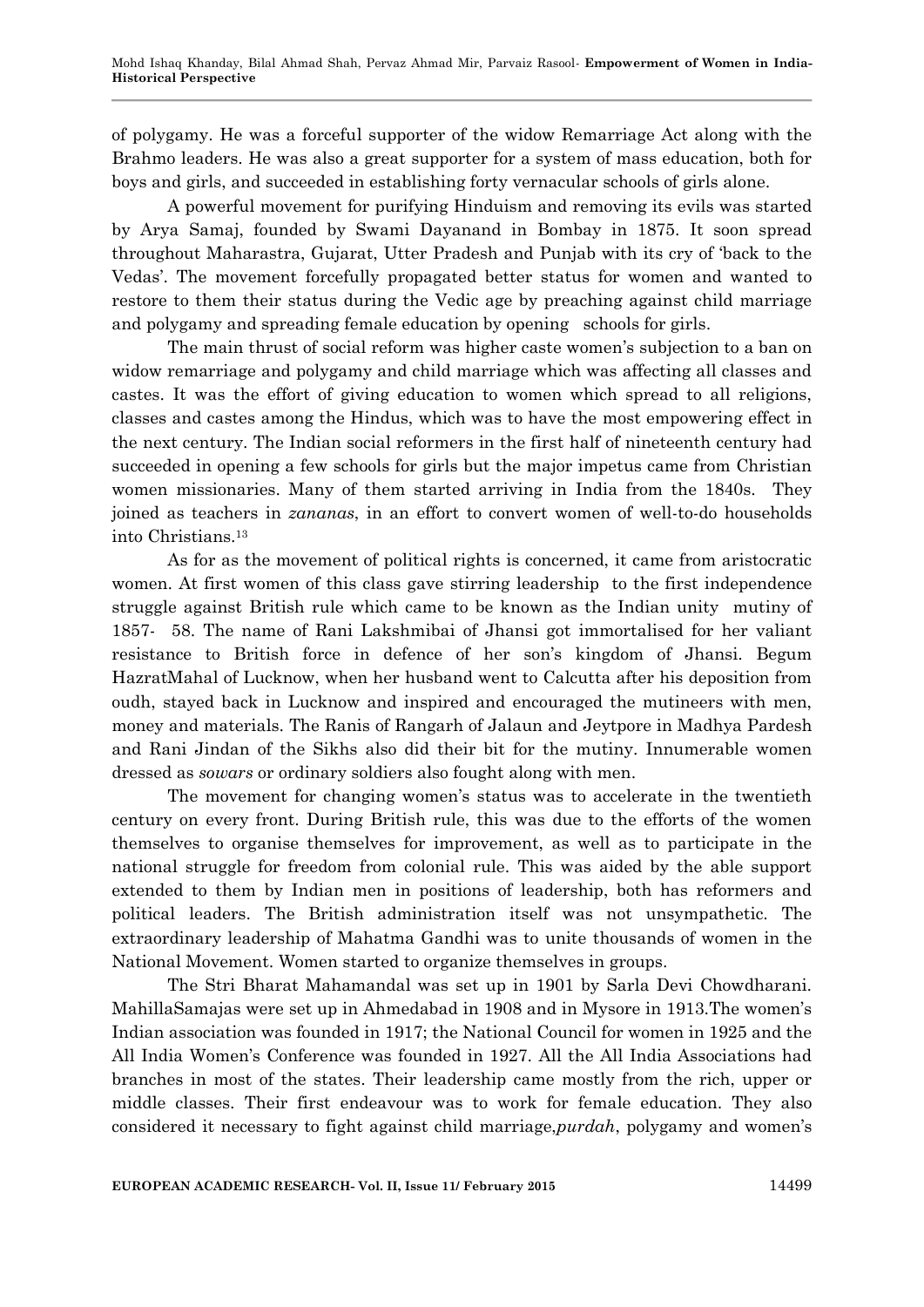status in family. These associations started fighting for women s right to inheritance and ownership of property and against immoral traffic in women.

At the beginning of the  $20<sup>th</sup>$  century itself, Women started taking part in all aspects of the National Movement for independence. It is interesting that this movement threw up some remarkable women during every stage of the struggle with several women of lower stature working both at national level and in the states. It is extraordinary that common women in the villages and in urban areas also had a high degree of awareness about the cause and selflessly gave their service whenever the leaders asked them to do so.

During the early period of struggle Sarla Devi and KumudiniMitter in Bangal, Sushila Devi and Har Devi in Punjab and the women belonging to the Arya Samaj took active part in promoting the national cause.

During the Home Rule Movement, Mrs Annie Besant, an English woman, was to have a profound effect on it as she was the first one to moot the Home Rule League with the Idea of promoting self- government for India. She provided a volatile force in Indian politics and played an extremely useful role in sensitising the need for articulating and fighting for self- government. For her contribution to the national cause, she was elected the first women president of the Indian National Congress in 1917. She had influence on social change as well. Mrs Besant set up schools for girls in Varanasi and Madras and encouraged women's education. She also raised her voice against the caste system, fought for women's suffrage and organised the Boy Scouts movement and promoted *Swadeshi*. Overall she was a remarkable spirit and a powerful voice for change.

Mrs Sarojini Naidu was the leading light of the Civil Disobedience Movement. She was a powerful voice for Hindu-Muslim unity, intercaste marriage and women's education. She took part in every political movement of the Congress, whether it was Satyagraha, Civil Disobedience, agitation against the salt laws or the Non-Cooperation Movement. She was often the main spokesperson of the Congress in front of various British Commissions which visited India and at conferences held by the government as well as at international meetings.

Women revolutionaries, on the other hand, contributed to the extremist struggle against foreign rule.KalpnaDatta and PreetilataWadekar were early revolutionaries. Suniti shot the magistrate of Commilla in Bangal in 1931. Many other women revolutionaries acted as informers for their male comrades in armed struggle and also strove to provide them safe accommodation, shelter and food.

Side by side with the political struggle, when political reforms were introduced by the British through acts passed in 1925 and 1935, women were granted limited franchise. Women constituted sixty lakh voters and won fifty-six seats in the Legislative Councils. Dr. PoonamDucose was the first woman state health minister of Travancore in 1925 and Vijay Lakshmi Pandit became the minister of local self-government in the 1937 in the United Provinces.

The last phase of the national struggle for independence, launched during the Second World War, including the Quite India Movement, Subash Chandra Bose's cry for armed struggle through the Indian National Army, and the struggle of the Indian Communist Party, threw up many women leaders. Among the moderates were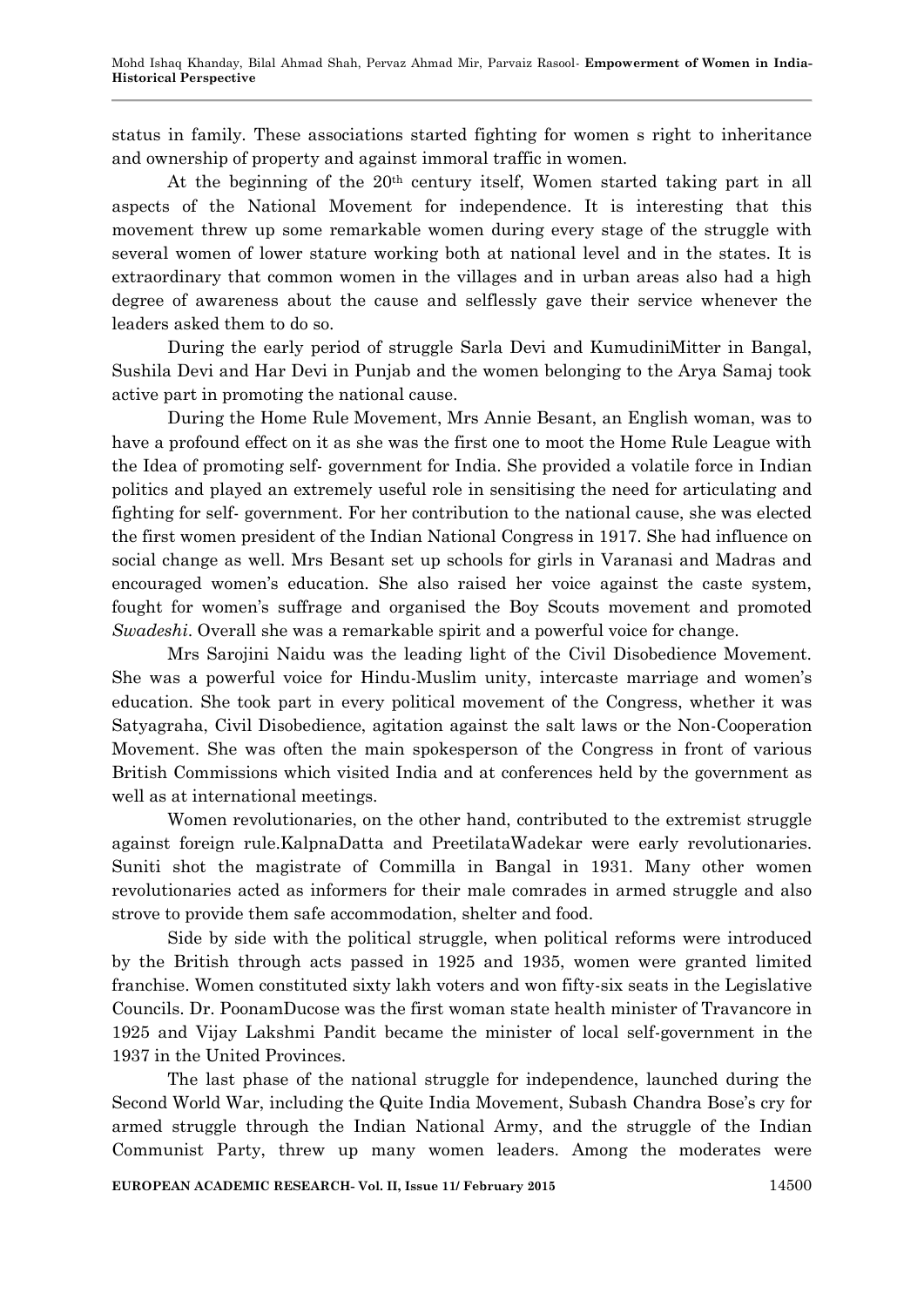AmritKaur, SuchetaKriplani, Vijay Lakshmi Pandith in the United Provinces, KanakLataBarua in Assam and AnasuyaBai Kale in the Central Provinces. Lakshmi Swaminathan was the organizer and captain of the Rani Jhansi Regiment of Subash Chandra Bose's army and finally ArunaAsaf Ali, a revolutionary leader loved by all. Thousands of women took out processions all over India, faced *Lathi* charges, bullets and incarceration in jails. Many of them took to boycotting foreign goods by burning them, spinning khadi and donating their jewelry to the national cause. They showed once and for all that the Indian woman was as capable of sacrifice as the men and could fight shoulder to shoulder with them.

## **Empowerment of Women after Independence**

The status of women in the family, their illiteracy, early marriage, widowhood was major issues on which the Social Reforms Movement in India agitated for over two centuries in India. The patriarchal society in India had pushed down the status of women, from the high positions they were said to occupy in the Vedic period.

Having achieved freedom from foreign domination, and been exposed to new values that emerged through the United Nations, the constitution of India emerged with all these values firmly enriched in its framework. There was a special space for women who had proved themselves no less patriotic or less energetic in the freedom struggle. Right from the inception of the Indian Republic in January 1950, the right of women to vote was recognized, and women have exercised that right since then. The constitution of India provided for Women's equality with men.

The Special Provisions in the Constitution of India designed to secure equality of sexes and non-discrimination are:

- Equality before law and equal protection of law (Article 14).
- State shall not discriminate against any citizen on grounds only of religion, race, caste, sex or place of birth. And the state is permitted to make any provision for women and children. (Article 15).
- Equality of opportunity in public employment. (Article 16).
- Equal rights for men and women to adequate means of livelihood. (Article 39(a)).
- Humane conditions of work and maternity relief for women. (Article 42).
- To secure for all citizens a uniform civil code throughout the country. (Article 44).
- It is a constitutional duty of every citizen of India to renounce practices derogatory to the dignity of women. (Article 51 A (e).
- Not less than one-third of the total number of seats to be filled by direct elections in every Panchayat to be reserved for women and such seats to be allotted by rotation to different constituencies in a Panchayat (Article 243 D (3).
- Not less than one-third of the total number of offices of chairpersons in the Panchayats at each level to be reserved for women (Article 243 D (4).
- Not less than one-third of the total number of seats to be filled by direct elections in every municipality to be reserved for women and such seats to be allotted by rotation to different constituencies of a municipality (Article 243 T (4)).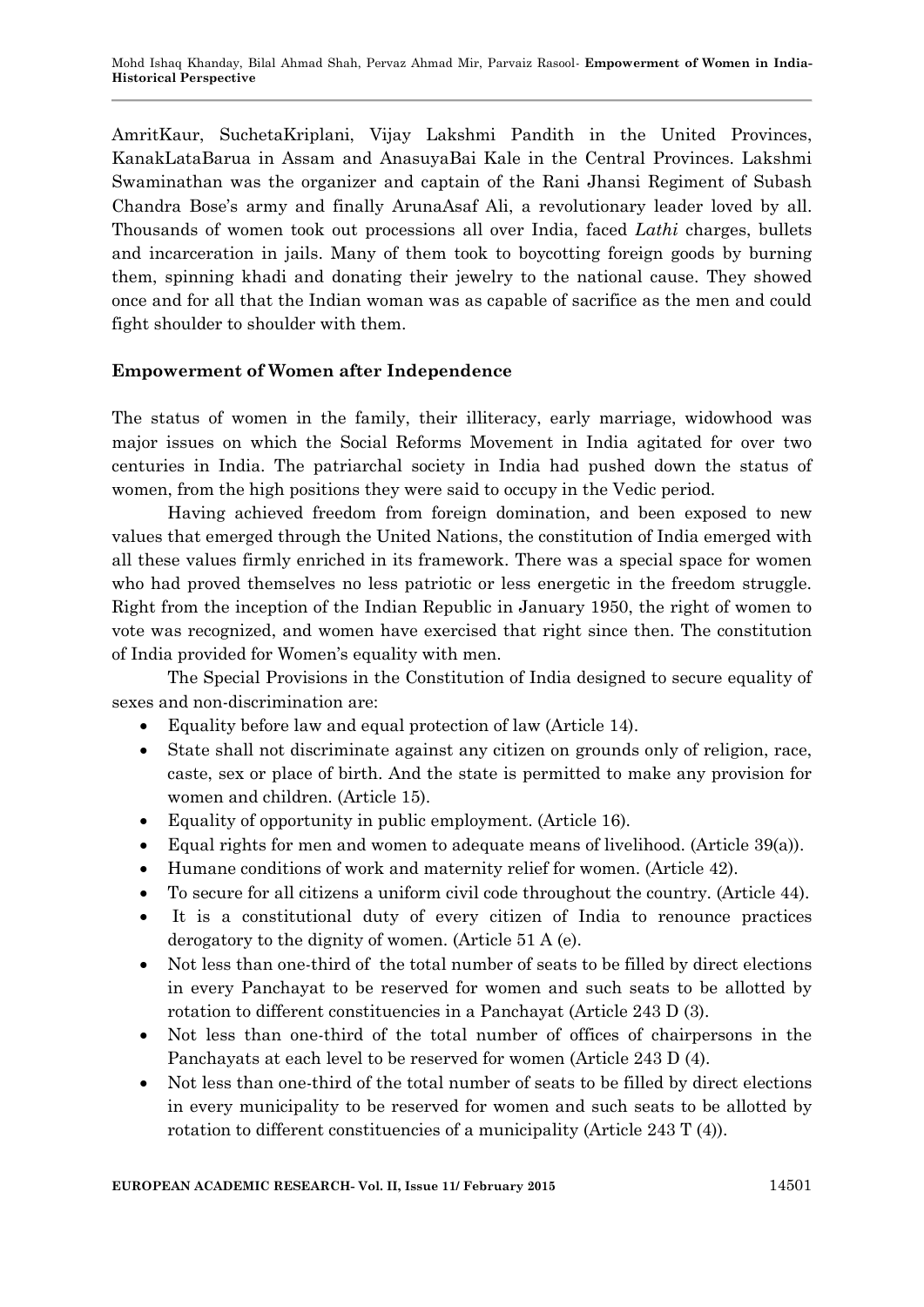Reservation of the offices of Chairperson in Municipalities for the Scheduled Castes, the Scheduled Tribes and women in such manner as the legislation of a State may by law provide (Article 243 T (4).

Yet after half a century, considering the status of women in the Indian society, it has become necessary to emphasize the need for empowerment of women and awaken the society to the guarantees in the Constitution.

# **Special Laws**

Consistent with Constitutional Provisions as well as their sprit, the Government has also enacted specific laws for the protection of women and for the up gradation of their status.

## **Marriage Related Laws**

- Special Marriage Act, 1954 --- Any girl of 18 years of age or boy of 21 years can take resort to this law irrespective of caste or religious considerations.
- Hindu Marriage Act, 1955 --- Marriage is deemed to be solemnised on the performance of certain rites, especially *Saptapadhi*; while first marriage subsists, second marriage is forbidden; right to judicial separation and divorce is made available on certain grounds like, for example, unsound of mind, conversion to a different religion, incurable or communicable diseases, etc.
- Dowry Prohibition Act, 1961--- Giving, abetting or taking dowry is a cognizable, non-bailable offenses against the state and is not punishable with less than five years of imprisonment and a fine of Rs. 15,000 or the amount representing the value of the dowry.
- Hindu Adoption and Maintenance Act, 1955 --- An unmarried women, a widow or a divorcee of sound mind can also take a child in adoption. 14
- Prohibition of Child Marriage Act 2006 To overcome the shortcomings of the Child Marriage Restraint Act, the Government of India enacted the Prohibition of Child Marriage Act 2006. Which receives the assent of the president of India on 10 January, 2007? The act came into effect from 1 November, 2007 to overcome the constraints of the former legislation in effectively dealing with the problems of child marriage in India and to put in place a comprehensive mechanism.<sup>15</sup>

# **Property Related Laws**

- The Hindu Succession Act, 1956 --- It vests women with rights in the matter of inheritance as well as the alienation of property at par with males.
- Equal Remuneration Act, 1976 --- This Act is enacted for providing equal remuneration to men and women, thereby to prevent discrimination against women on the grounds of sex.

### **Violence Related laws**

 Immoral Traffic (Prevention) Act, 1986 --- This Act was adopted in India as a follow-up of the International Convention on Immoral Traffic, 1950. This Act

**EUROPEAN ACADEMIC RESEARCH- Vol. II, Issue 11/ February 2015** 14502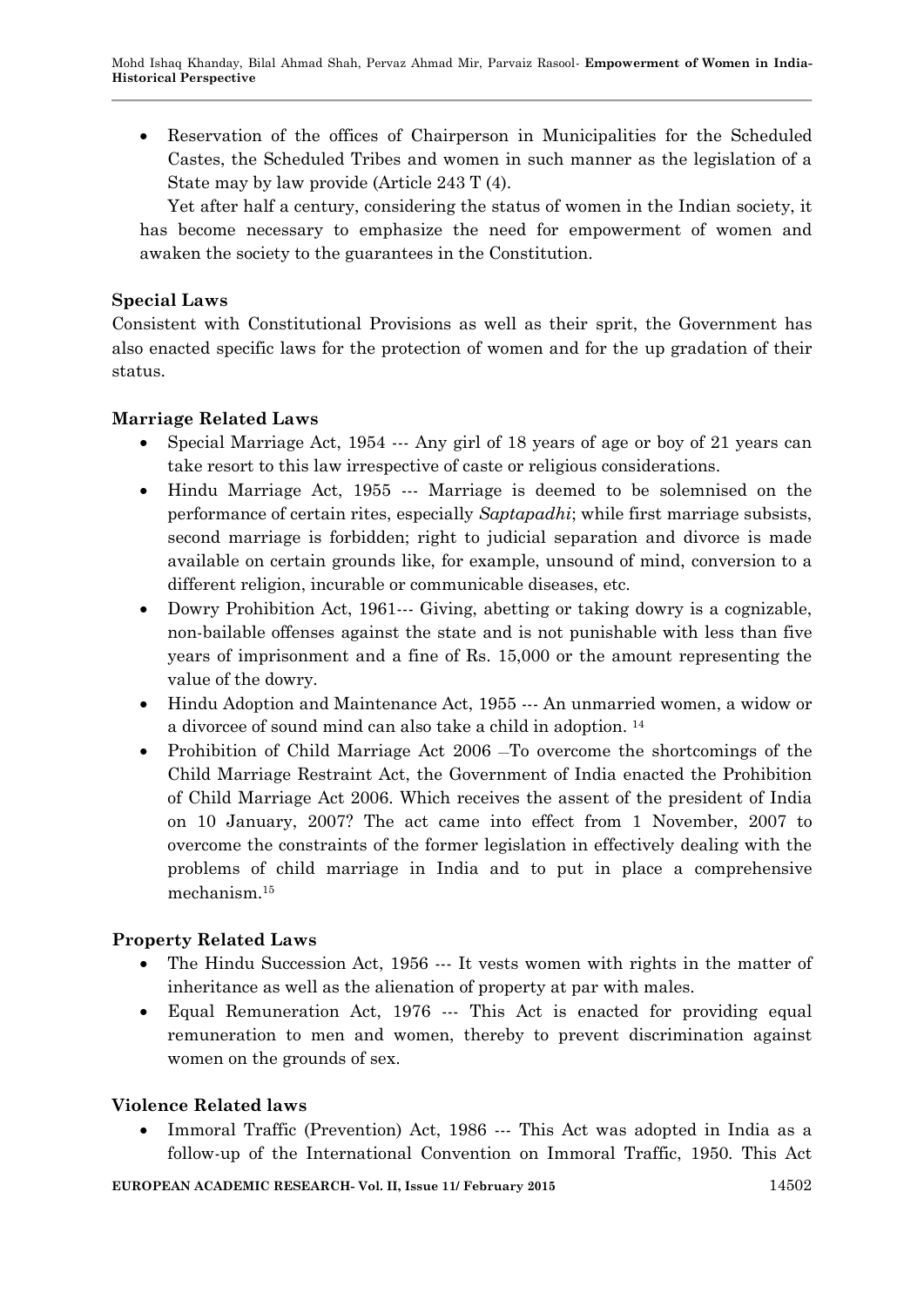underwent several changes and exists today as the Immoral Traffic (Prevention) Act 1986. This act aims at the prohibition of illegal traffic for purpose of sexual exploitation or abuse. It lays out procedure for rescue of a women or girl.

- Commission of Sati (prevention) Act, 1987. --- This Act provides for the prevention of the commission of sati and its glorification. The Act lays out extensive provisions to check attempts to commit abet or glorify sati. The collector or District Magistrate is empowered by Act to offences relating to Sati.
- Protection of Women from Domestic Violence Act, 2005 --- This Act of Parliament received the assent of the President on 13th Sep., 2005. The act provided for more effective protection of the rights of women guaranteed under the Constitution who are victims of any kind occurring within the family and for matters connected therewith or incidental thereto. Under the Act 2005, Domestic Violence covers any abuse or threat thereof that is physical, sexual, verbal, emotional or economic.<sup>16</sup>
- The Sexual Harassment of Women at Work Place (Prevention, Provision and Redressal) Act 2013.  $\overline{-1}t$  is an act to provide protection against sexual harassment of women at work place and for the prevention and redressal of complaints of sexual harassment and for matters connected therewith or incidental thereto.

Whereas sexual harassment results in violation of the fundamental rights of a women to equality under Article 14 and 15 of the Constitution of India and her right to life and to live with dignity under Article 21 of the Constitution and right to practice any profession to carry on any occupation, trade or business which includes a right to a safe environment from sexual harassment.

And whereas the right to protection against sexual harassment and the right to work with dignity are universally recognised human rights by international conventions and instruments, such as Convention on the Elimination of all Forms of Discrimination against Women, which has been ratified on the 25thJune, 1993 by the Government of India.

And whereas it is expedient to make provisions for giving effect to the said Convention for protection of women against sexual harassment at work place.<sup>17</sup>

# **Women's Reservation Bill**

Since from 1990s debates and campaigns within the women's movement in India have certainly witnessed a new focus on women in electoral politics. Demands for reservation of seats first at the local level bodies (village councils and municipalities) and beginning in 1996, through vain attempts to pass legislation for a one-third quota in state and national assemblies would be clear indication of India's own investment in the dimension of gender equality. Therefore the passing of the Women's Reservation Bill in the Rajya Sabha on 9 March, 2010 marked a historic turning point in the story of Indian democracy.<sup>18</sup>

After being passed in the Rajya Sabha in 2010, the Bill, which provides for 33 per cent reservation for women in Parliament and Legislative Assemblies, was sent to the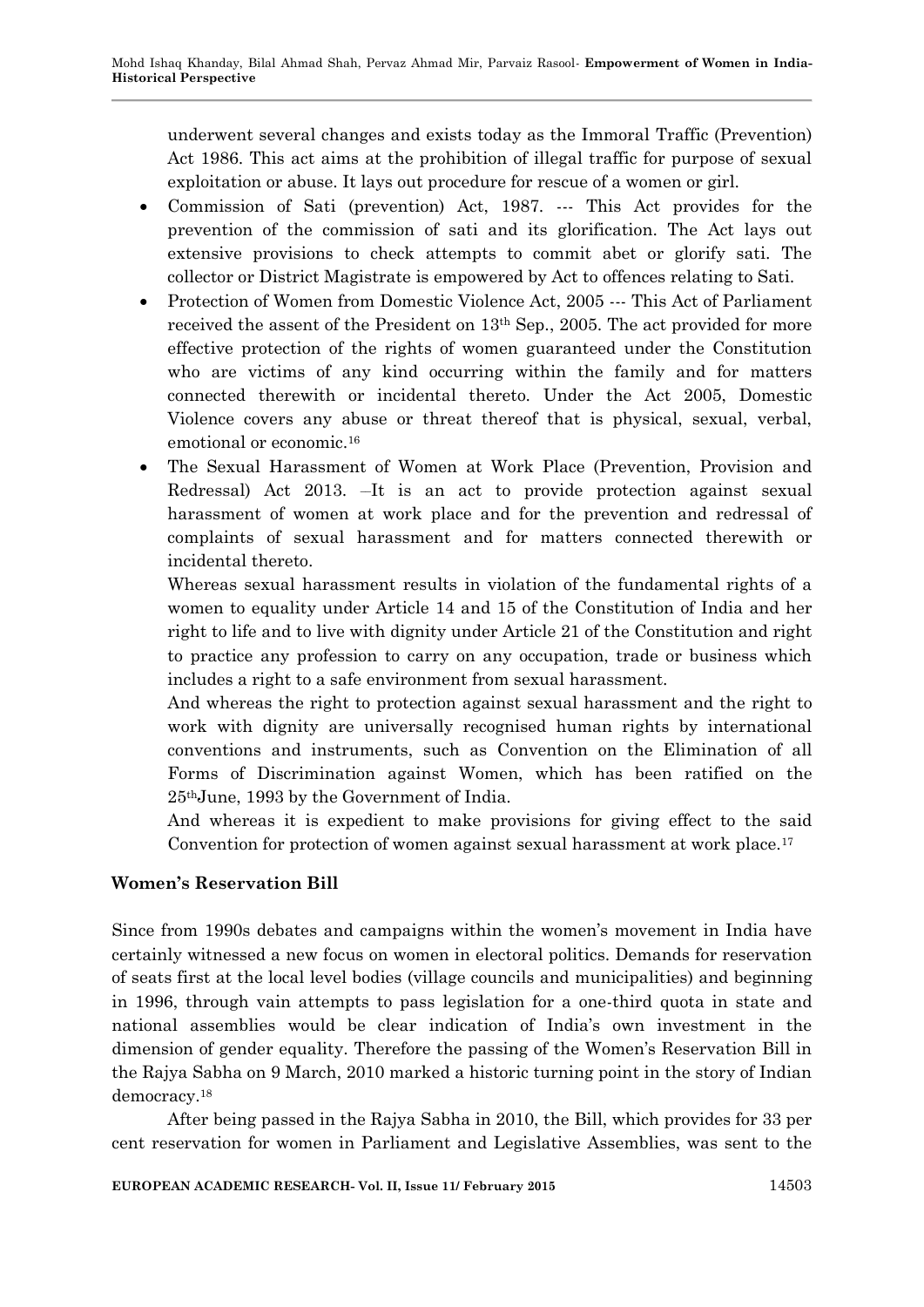Lok Sabha for approval, but did not see the light of the day for lack of political consensus and will.

Ironically it was just on 12 August 2014 that Congress president Sonia Gandhi made a pitch for the passing of the Women's (Constitution 108th Amendment) Bill. Speaking at a function in Thiruvananthapuram, Ms. Gandhi said that the UPA would mount pressure on the NDA to pass the Bill in Parliament "to honour its commitment to women".

And now, under Article 107 (5) of the Constitution, it is amongst the 68 government Bills that have lapse on the dissolution of the 15th Lok Sabha. If the new government wants to give reservation to women, it will have to come up with a fresh legislation just as it did in the case of judicial appointments Bill.<sup>19</sup>

### **REFERENCES**

- 1. Batliwala, Srilatha, Women's Empowerment in South Asia Concepts and Practices, Asian South Pacific Bureau of Adult Education (ASPBAE), New Delhi,1994, p. 11.
- 2. Sharma Kumud, "Grassroots Organisations and Women's Empowerment: Some Issues in the Contemporary Debate", in Samya Shakti, Centre for Women's Development Studies, New Delhi, Vol. VI, 1991-92,p. 29.
- 3. Nath Kamla and MillyChattergee, Why Women? What politics? , Centre for social science Research, New Delhi, 1996, p. 4.
- 4. Government of India, Fourth World Conference on Women, Beijing, 1995,Country Report, Department of Women and Child Development, Ministry of Human Resource Development,1995, p. 114.
- 5. Akhtar, Farida, UBINIG, December 1992, Personal Communication, in Batliwala, 1994, p. 30.
- 6. Griffen Vahessa, Women Development and Empowerment. A Pacific Feminist Prespective, Asia and Pacific Development Centre, Kuala Lumpur, 1987, pp. 117- 118.
- 7. Nuernberger Phil, Freedom from Stress: A Holistic Approach, Himalayan International Institute of yoga Science and Philosophy of the U.S.A., 1985.
- 8. Country Paper Bangladesh, April, New Delhi, 1995.
- 9. KapurPromilla, "Family, Social, Human and Spiritual Values for Women's Empowerment and Gender Equality", paper presented in the international conference on 'Gender Equality through Women's Empowerment—Strategies and Approaches', Lucknow, India, 1997.
- 10. R. C. Majumder ed., History and Culture of Indian People-The Maratha Supremacy, Vol.VIII, BhartiyaVidyaBhawan, Bombay, 1951, p. 757.
- 11. ibid., p.758.
- 12. Ibid.,
- 13. Garaldine Forbes ,Women in Modern India, The New Cambridge History of India, Vol. II ,Cambridge University Press, Cambridge, 1996, p. 37.